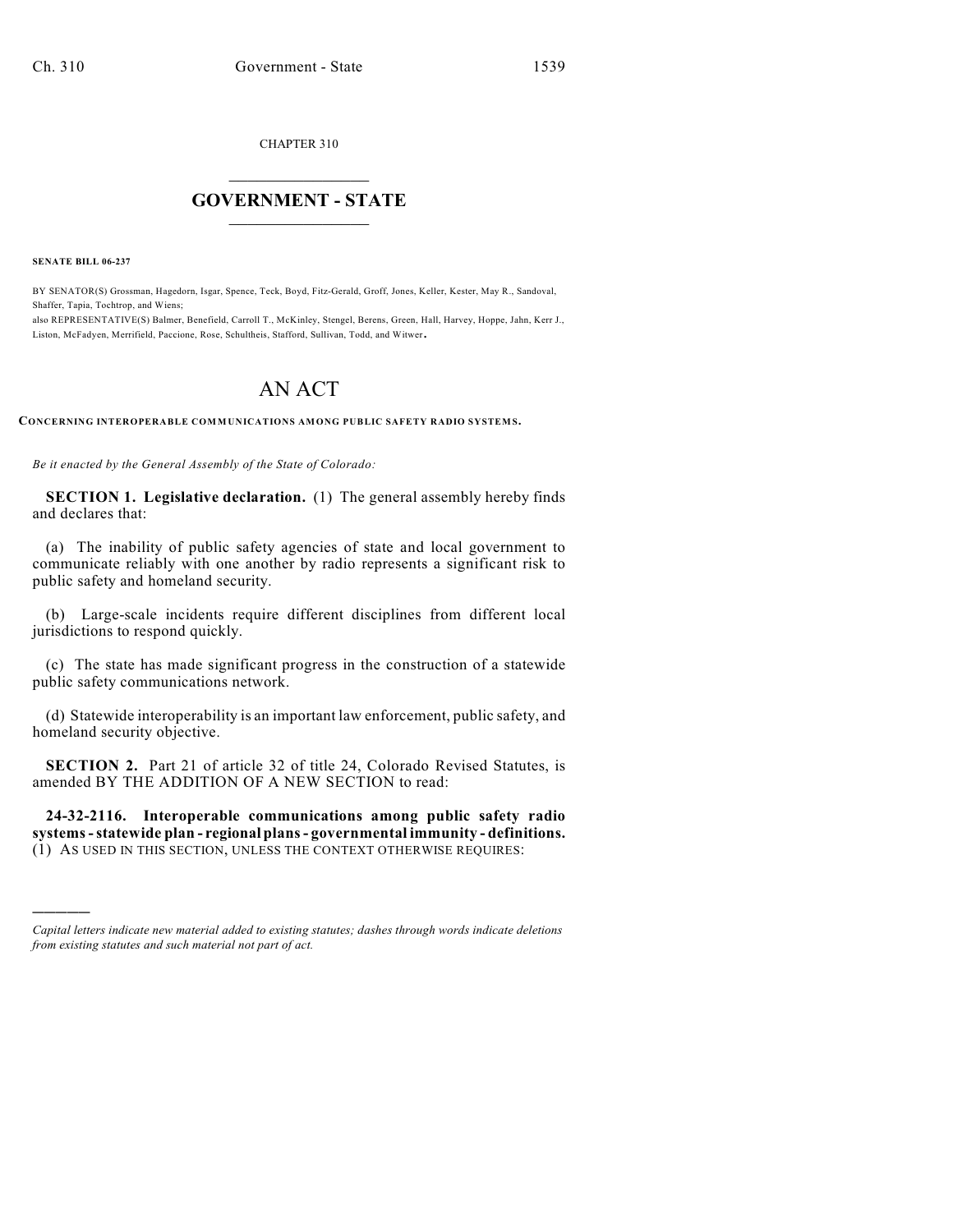(a) "EXECUTIVE DIRECTOR" MEANS THE EXECUTIVE DIRECTOR OF THE DEPARTMENT OF LOCAL AFFAIRS.

(b) "INTEROPERABLE COMMUNICATIONS" MEANS THE ABILITY OF PUBLIC SAFETY AGENCIES IN VARIOUS DISCIPLINES AND JURISDICTIONS TO COMMUNICATE ON DEMAND AND IN REAL TIME BY VOICE OR DATA USING COMPATIBLE RADIO COMMUNICATION SYSTEMS OR OTHER TECHNOLOGY.

(c) "PUBLIC SAFETY AGENCY" MEANS AN AGENCY PROVIDING LAW ENFORCEMENT, FIRE PROTECTION, EMERGENCY MEDICAL, OR EMERGENCY RESPONSE SERVICES.

(d) "REGION" MEANS AN ALL-HAZARDS EMERGENCY MANAGEMENT REGION ESTABLISHED BY EXECUTIVE ORDER OF THE GOVERNOR.

(2) NO LATER THAN MARCH 1, 2007, THE EXECUTIVE DIRECTOR SHALL ADOPT A TACTICAL AND LONG-TERM INTEROPERABLE COMMUNICATIONS PLAN TO IMPROVE THE ABILITY OF THE PUBLIC SAFETY AGENCIES OF STATE GOVERNMENT TO COMMUNICATE WITH PUBLIC SAFETY AGENCIES OF THE FEDERAL GOVERNMENT, REGIONS, LOCAL GOVERNMENTS, AND OTHER STATES. THE PLAN SHALL INCLUDE MEASURES TO CREATE AND PERIODICALLY TEST INTEROPERABILITY INTERFACES, PROVISIONS FOR TRAINING ON COMMUNICATIONS SYSTEMS AND EXERCISES ON THE IMPLEMENTATION OF THE PLAN, AND DEADLINES FOR IMPLEMENTATION. THE EXECUTIVE DIRECTOR SHALL UPDATE AND REVISE THE PLAN NO LESS THAN ONCE EVERY THREE YEARS.

(3) (a) NO LATER THAN NOVEMBER 1, 2006, EACH REGION SHALL ADOPT AND SUBMIT TO THE EXECUTIVE DIRECTOR A TACTICAL AND LONG-TERM INTEROPERABLE COMMUNICATIONS PLAN TO IMPROVE COMMUNICATIONS AMONG PUBLIC SAFETY AGENCIES IN THE REGION AND WITH PUBLIC SAFETY AGENCIES OF OTHER REGIONS, THE STATE AND FEDERAL GOVERNMENTS, AND OTHER STATES. THE PLAN SHALL INCLUDE MEASURES TO CREATE AND PERIODICALLY TEST INTEROPERABILITY INTERFACES, PROVISIONS FOR TRAINING ON COMMUNICATIONS SYSTEMS AND EXERCISES ON THE IMPLEMENTATION OF THE PLAN, A STRATEGY FOR INTEGRATING WITH THE STATE DIGITAL TRUNKED RADIO SYSTEM, DEADLINES FOR IMPLEMENTATION, AND OTHER ELEMENTS REQUIRED BY THE EXECUTIVE DIRECTOR.

(b) EACH LOCAL GOVERNMENT AGENCY OR PRIVATE ENTITY THAT OPERATES A PUBLIC SAFETY RADIO SYSTEM SHALL COLLABORATE IN THE DEVELOPMENT OF THE TACTICAL AND LONG-TERM INTEROPERABLE COMMUNICATIONS PLAN OF THE REGION IN WHICH IT IS LOCATED.

(c) A REGION THAT FAILS TO SUBMIT A TACTICAL AND LONG-TERM INTEROPERABLE COMMUNICATIONS PLAN BY THE DATE SPECIFIED IN PARAGRAPH (a) OF THIS SUBSECTION (3) OR A LOCAL GOVERNMENT AGENCY THAT FAILS TO COLLABORATE IN THE DEVELOPMENT OF THE PLAN SHALL BE INELIGIBLE TO RECEIVE HOMELAND SECURITY OR PUBLIC SAFETY GRANT MONEYS ADMINISTERED BY THE DEPARTMENT OF LOCAL AFFAIRS, DEPARTMENT OF PUBLIC SAFETY, OR DEPARTMENT OF PUBLIC HEALTH AND ENVIRONMENT UNTIL THE REGION SUBMITS A PLAN TO THE EXECUTIVE DIRECTOR.

(4) A PUBLIC SAFETY AGENCY SHALL NOT EXPEND MONEYS RECEIVED THROUGH